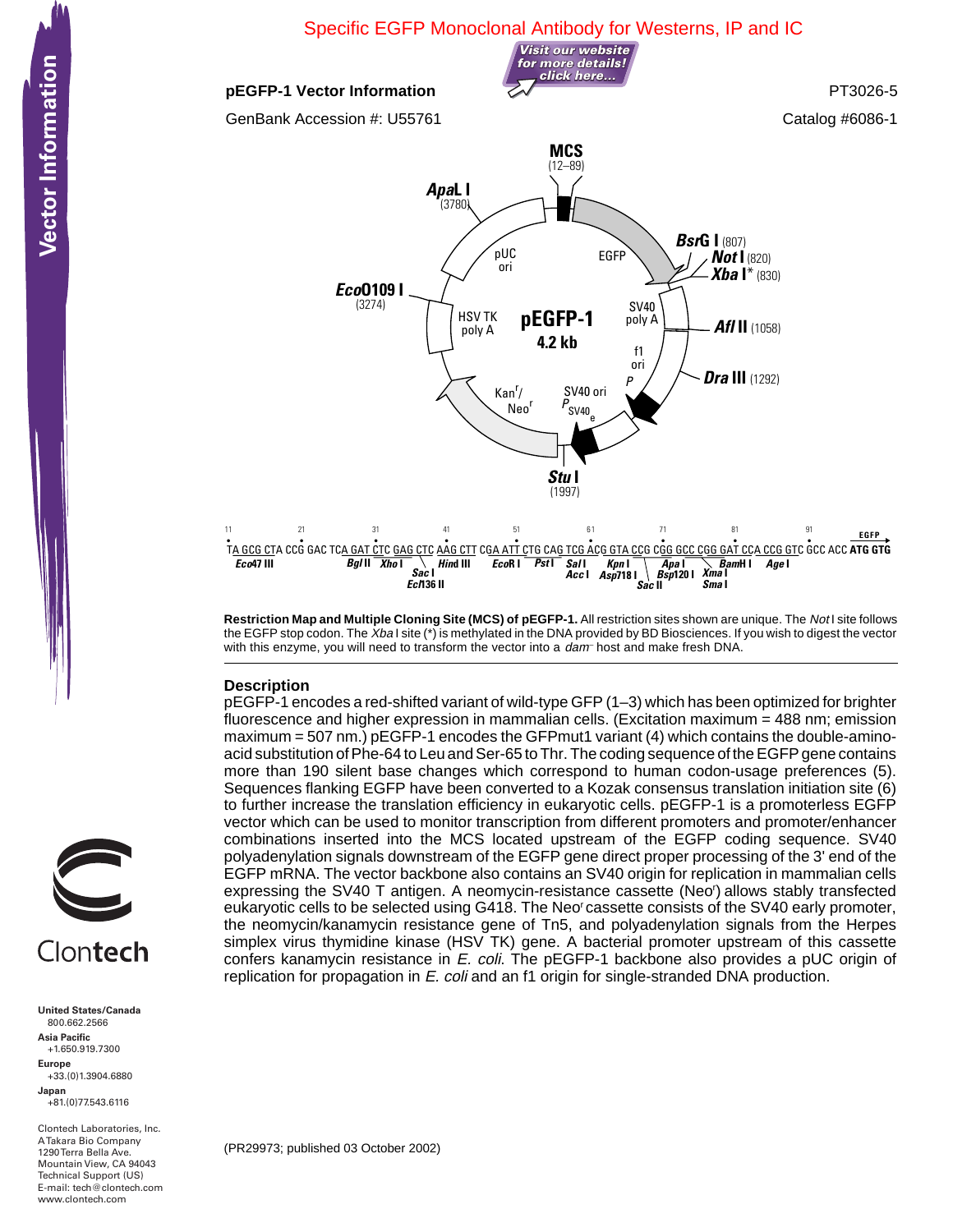## **Use**

EGFP can be used as an in vivo reporter of gene expression (2). Promoters should be cloned into the pEGFP-1 MCS upstream from the EGFP coding sequences. Without the addition of a functional promoter, this vector will not express EGFP. The recombinant EGFP vector can be transfected into mammalian cells using any standard transfection method. If required, stable transformants can be selected using G418 (7).

## **Location of features**

- MCS: 12–89
- Enhanced green fluorescent protein (EGFP) gene Kozak consensus translation initiation site: 90–100 Start codon (ATG): 97–99; Stop codon: 814–816 Insertion of Val at position 2: 100–102 GFPmut1 chromophore mutations (Phe-64 to Leu; Ser-65 to Thr): 289–294 His-231 to Leu mutation (A→T): 791
- SV40 early mRNA polyadenylation signal Polyadenylation signals: 970–975 & 999–1004 mRNA 3' ends: 1008 & 1020
- f1 single-strand DNA origin: 1067–1522 (Packages noncoding strand of EGFP.)
- Ampicillin resistance (β-lactamase) promoter –35 region: 1584–1589; –10 region: 1607–1612 Transcription start point: 1619
- SV40 origin of replication: 1863–1998
- SV40 early promoter Enhancer (72-bp tandem repeats): 1694–1767 & 1768–1839 21-bp repeats: 1843–1863, 1864–1884 & 1886–1906 Early promoter element: 1919–1925 Major transcription start points: 1915, 1953, 1959 & 1964
- Kanamycin/neomycin resistance gene Neomycin phosphotransferase coding sequences: Start codon (ATG): 2047–2049; stop codon: 2839–2841 G→A mutation to remove Pst I site: 2229 C→A (Arg→Ser) mutation to remove BssH II site: 2575
- Herpes simplex virus (HSV) thymidine kinase (TK) polyadenylation signal Polyadenylation signals: 3077–3082 & 3090–3095
- pUC plasmid replication origin: 3426–4069

# **Primer Locations**

- EGFP-N Sequencing Primer (#6479-1): 163–142
- EGFP-C Sequencing Primer (#6478-1): 750–771

## **Propagation in E. coli**

• Suitable host strains:  $DH5\alpha$ , HB101 and other general purpose strains. Single-stranded DNA production requires a host containing an F plasmid such as JM109 or XL-1 Blue.

- Selectable marker: plasmid confers resistance to kanamycin (30  $\mu$ g/ml) to *E. coli* hosts.
- E. coli replication origin: pUC
- Copy number: ≈500
- Plasmid incompatibility group: pMB1/ColE1

## **References**

- 1. Prasher, D. C., et al. (1992) Gene **111**:229–233.
- 2. Chalfie, M., et al. (1994) Science **263**:802–805.
- 3. Inouye, S. & Tsuji, F. I. (1994) FEBS Letters **341**:277–280.
- 4. Cormack, B., et al. (1996) Gene (in press).
- 5. Haas, J., et al. (1996) Curr. Biol. **6**:315–324.
- 6. Kozak, M. (1987) Nucleic Acids Res. **15**:8125–8148.
- 7. Gorman, C. (1985). In DNA cloning: A practical approach, vol. II. Ed. D.M. Glover. (IRL Press, Oxford, U.K.), pp. 143–190.

**Note:** The attached sequence file has been compiled from information in the sequence databases, published literature, and other sources, together with partial sequences obtained by BD Biosciences Clontech. This vector has not been completely sequenced.